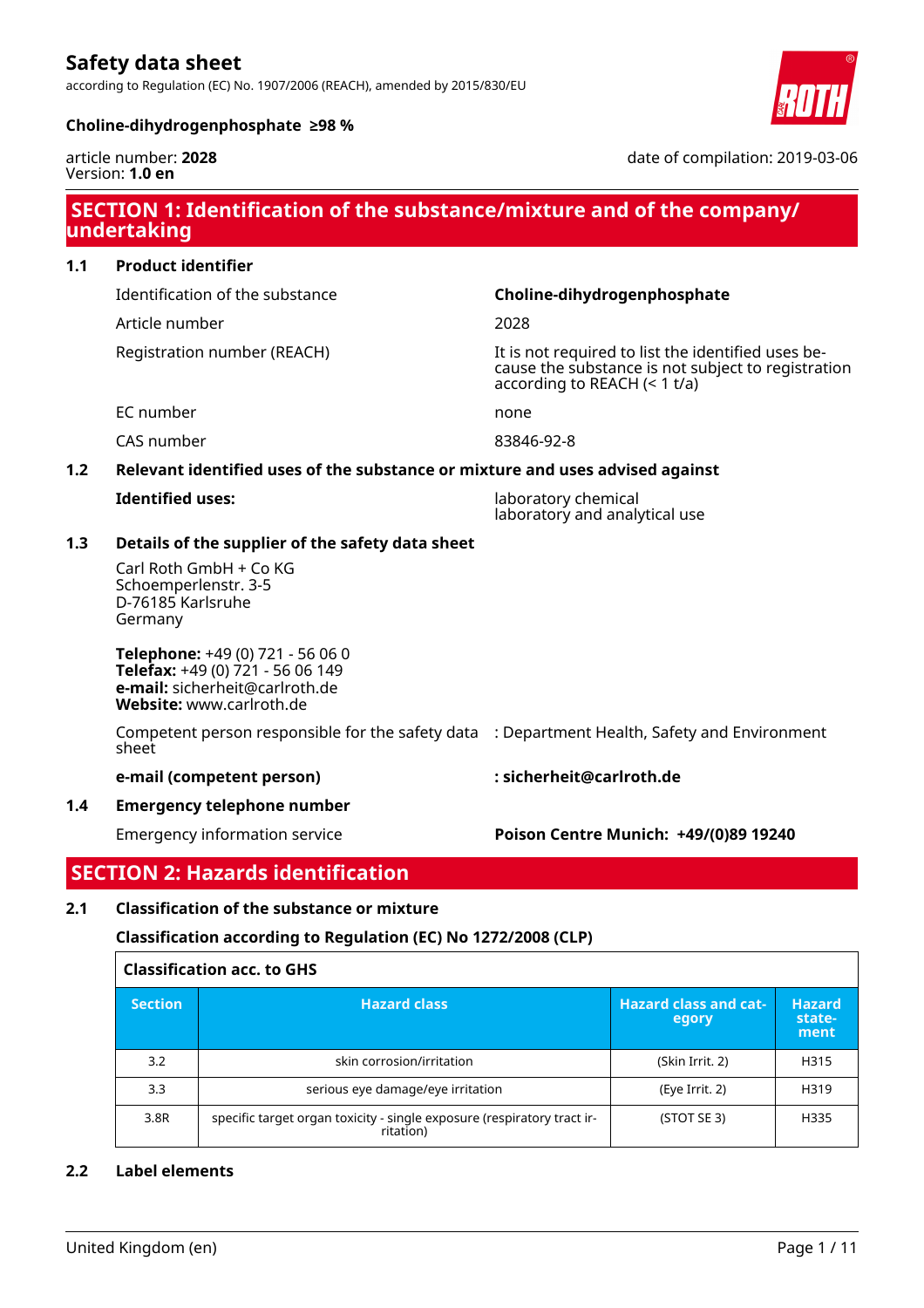according to Regulation (EC) No. 1907/2006 (REACH), amended by 2015/830/EU



### **Choline-dihydrogenphosphate ≥98 %**

#### article number: **2028**

## **Labelling according to Regulation (EC) No 1272/2008 (CLP)**

| Signal word              | Warning                                                                                     |
|--------------------------|---------------------------------------------------------------------------------------------|
| <b>Pictograms</b>        |                                                                                             |
| GHS07                    |                                                                                             |
| <b>Hazard statements</b> |                                                                                             |
| H315<br>H319<br>H335     | Causes skin irritation<br>Causes serious eye irritation<br>May cause respiratory irritation |

#### **Precautionary statements**

#### **Precautionary statements - prevention**

P280 Wear protective gloves/eye protection/face protection.

#### **Precautionary statements - response**

| P302+P352      | IF ON SKIN: Wash with plenty of water/                                                                   |
|----------------|----------------------------------------------------------------------------------------------------------|
| P304+P340      | IF INHALED: Remove person to fresh air and keep comfortable for breathing.                               |
| P305+P351+P338 | IF IN EYES: Rinse cautiously with water for several minutes. Remove contact                              |
| P312           | lenses, if present and easy to do. Continue rinsing.<br>Call a POISON CENTRE/doctor/ if you feel unwell. |

#### **Labelling of packages where the contents do not exceed 125 ml**

Signal word: **Warning**

Symbol(s)



#### **2.3 Other hazards**

There is no additional information.

## **SECTION 3: Composition/information on ingredients**

## **3.1 Substances**

| Name of substance | Choline DHP             |
|-------------------|-------------------------|
| CAS number        | 83846-92-8              |
| Molecular formula | $C_5H_{16}NO_5P$        |
| Molar mass        | 201,1 $9/_{\text{mol}}$ |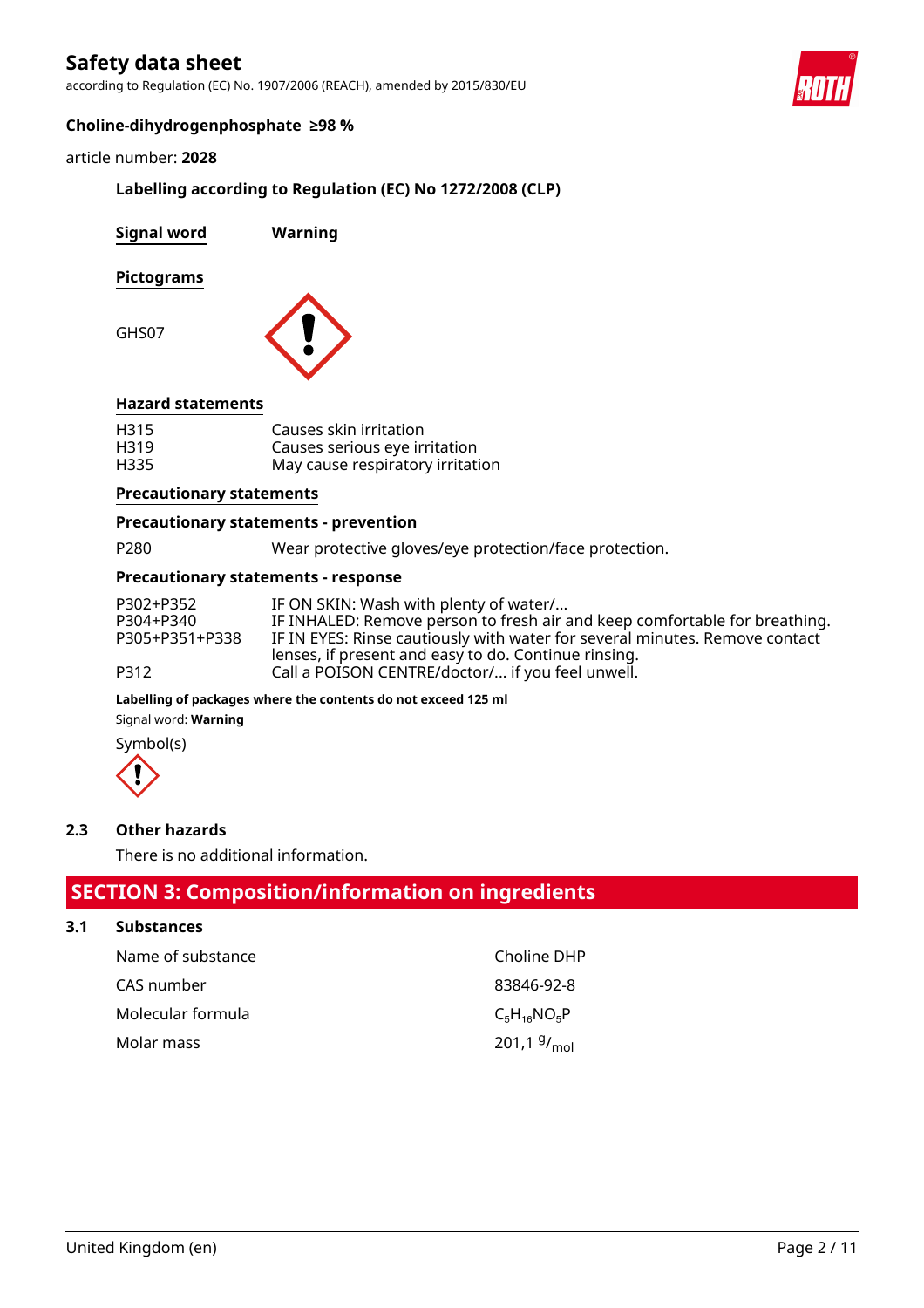according to Regulation (EC) No. 1907/2006 (REACH), amended by 2015/830/EU



### **Choline-dihydrogenphosphate ≥98 %**

article number: **2028**

## **SECTION 4: First aid measures**

#### **4.1 Description of first aid measures**



#### **General notes**

Take off contaminated clothing.

#### **Following inhalation**

Provide fresh air. In all cases of doubt, or when symptoms persist, seek medical advice.

#### **Following skin contact**

Rinse skin with water/shower. In case of skin irritation, consult a physician.

#### **Following eye contact**

Irrigate copiously with clean, fresh water for at least 10 minutes, holding the eyelids apart. In case of eye irritation consult an ophthalmologist.

#### **Following ingestion**

Rinse mouth. Call a doctor if you feel unwell.

## **4.2 Most important symptoms and effects, both acute and delayed**

#### Irritation, Cough, Dyspnoea

**4.3 Indication of any immediate medical attention and special treatment needed** none

## **SECTION 5: Firefighting measures**

### **5.1 Extinguishing media**



### **Suitable extinguishing media**

Co-ordinate fire-fighting measures to the fire surroundings water spray, foam, dry extinguishing powder, carbon dioxide (CO2)

### **Unsuitable extinguishing media**

water jet

#### **5.2 Special hazards arising from the substance or mixture**

Combustible.

#### **Hazardous combustion products**

In case of fire may be liberated: nitrogen oxides (NOx), carbon monoxide (CO), carbon dioxide (CO2), phosphorus oxides (PxOy)

#### **5.3 Advice for firefighters**

Fight fire with normal precautions from a reasonable distance. Wear self-contained breathing apparatus.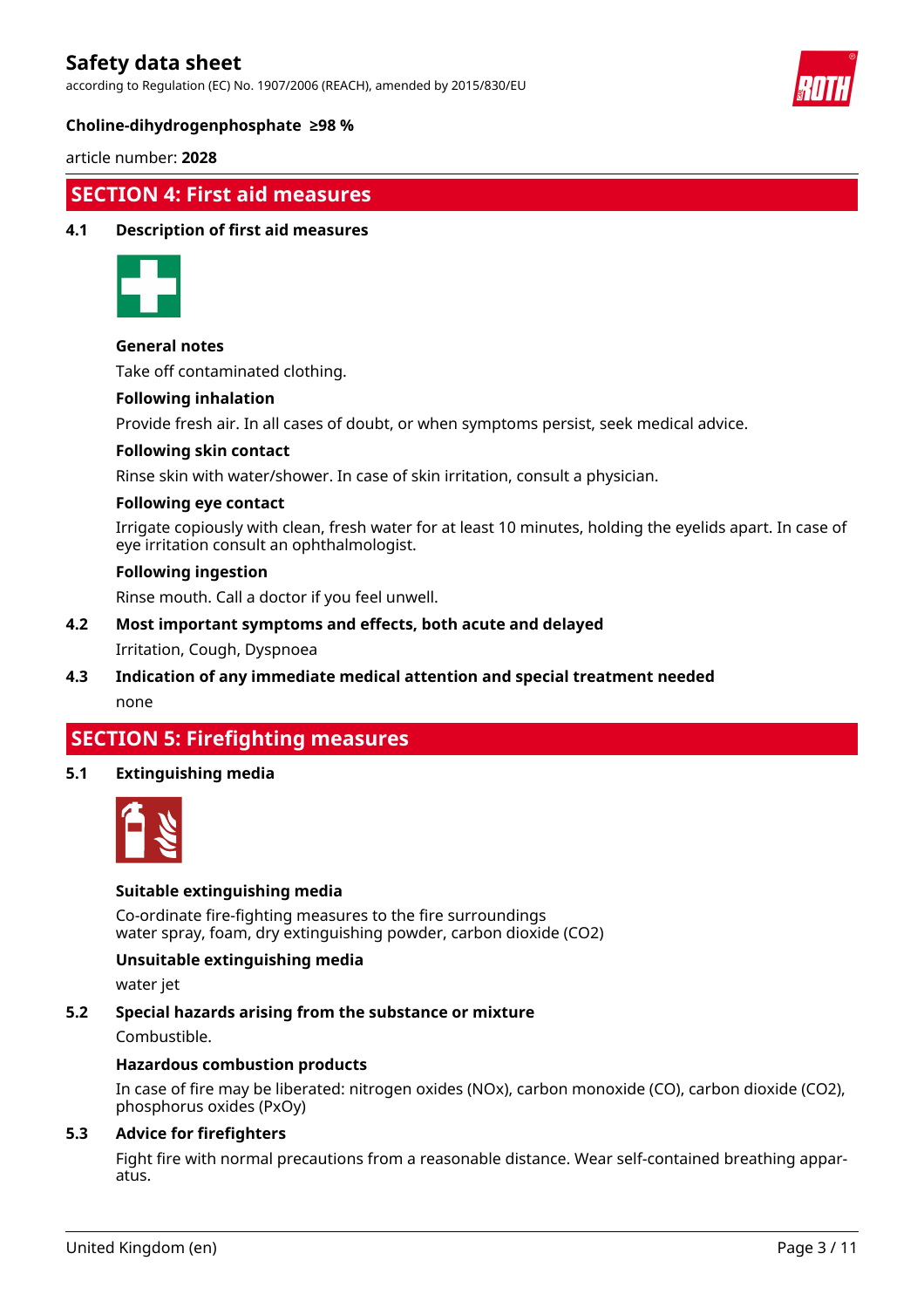according to Regulation (EC) No. 1907/2006 (REACH), amended by 2015/830/EU



#### **Choline-dihydrogenphosphate ≥98 %**

article number: **2028**

## **SECTION 6: Accidental release measures**

#### **6.1 Personal precautions, protective equipment and emergency procedures**



#### **For non-emergency personnel**

Use personal protective equipment as required. Avoid contact with skin, eyes and clothes. Do not breathe dust.

#### **6.2 Environmental precautions**

Keep away from drains, surface and ground water.

### **6.3 Methods and material for containment and cleaning up**

#### **Advices on how to contain a spill**

Covering of drains.

#### **Advices on how to clean up a spill**

Take up mechanically. Control of dust.

#### **Other information relating to spills and releases**

Place in appropriate containers for disposal.

#### **6.4 Reference to other sections**

Hazardous combustion products: see section 5. Personal protective equipment: see section 8. Incompatible materials: see section 10. Disposal considerations: see section 13.

## **SECTION 7: Handling and storage**

#### **7.1 Precautions for safe handling**

Provision of sufficient ventilation. Avoid dust formation.

#### **Advice on general occupational hygiene**

Wash hands before breaks and after work. Keep away from food, drink and animal feedingstuffs.

## **7.2 Conditions for safe storage, including any incompatibilities**

Store in a dry place.

#### **Incompatible substances or mixtures**

Observe hints for combined storage.

#### **Consideration of other advice**

#### **• Ventilation requirements**

Use local and general ventilation.

#### **• Specific designs for storage rooms or vessels**

Recommended storage temperature: 15 – 25 °C.

#### **7.3 Specific end use(s)**

No information available.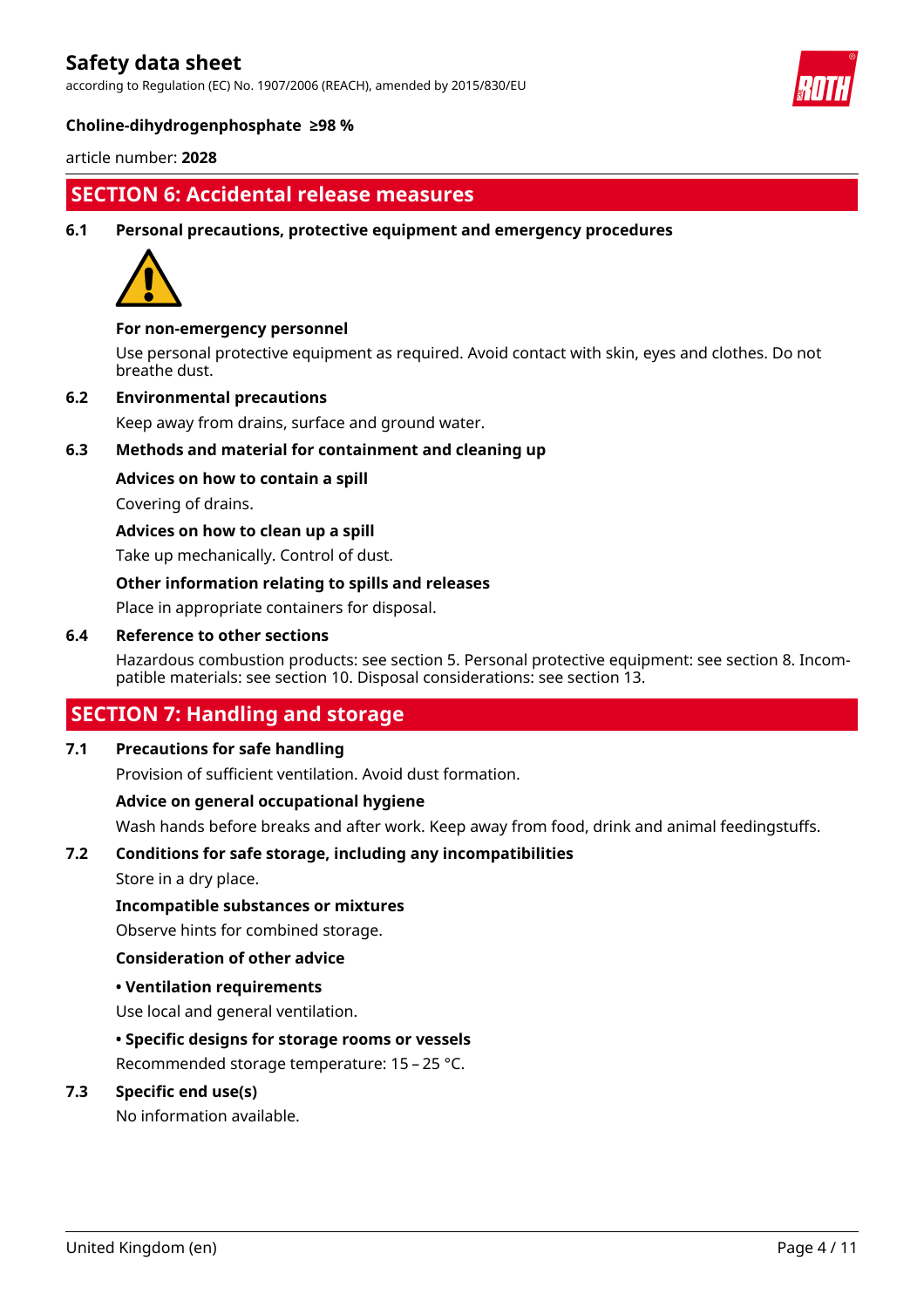according to Regulation (EC) No. 1907/2006 (REACH), amended by 2015/830/EU



#### **Choline-dihydrogenphosphate ≥98 %**

article number: **2028**

## **SECTION 8: Exposure controls/personal protection**

**8.1 Control parameters**

### **National limit values**

#### **Occupational exposure limit values (Workplace Exposure Limits)**

Data are not available.

#### **8.2 Exposure controls**

#### **Individual protection measures (personal protective equipment)**

#### **Eye/face protection**



Use safety goggle with side protection.

#### **Skin protection**



#### **• hand protection**

Wear suitable gloves. Chemical protection gloves are suitable, which are tested according to EN 374. For special purposes, it is recommended to check the resistance to chemicals of the protective gloves mentioned above together with the supplier of these gloves.

#### **• type of material**

NBR (Nitrile rubber)

#### **• material thickness**

>0,11 mm

#### **• breakthrough times of the glove material**

>480 minutes (permeation: level 6)

#### **• other protection measures**

Take recovery periods for skin regeneration. Preventive skin protection (barrier creams/ointments) is recommended.

#### **Respiratory protection**



Respiratory protection necessary at: Dust formation. Particulate filter device (EN 143). P1 (filters at least 80 % of airborne particles, colour code: White).

#### **Environmental exposure controls**

Keep away from drains, surface and ground water.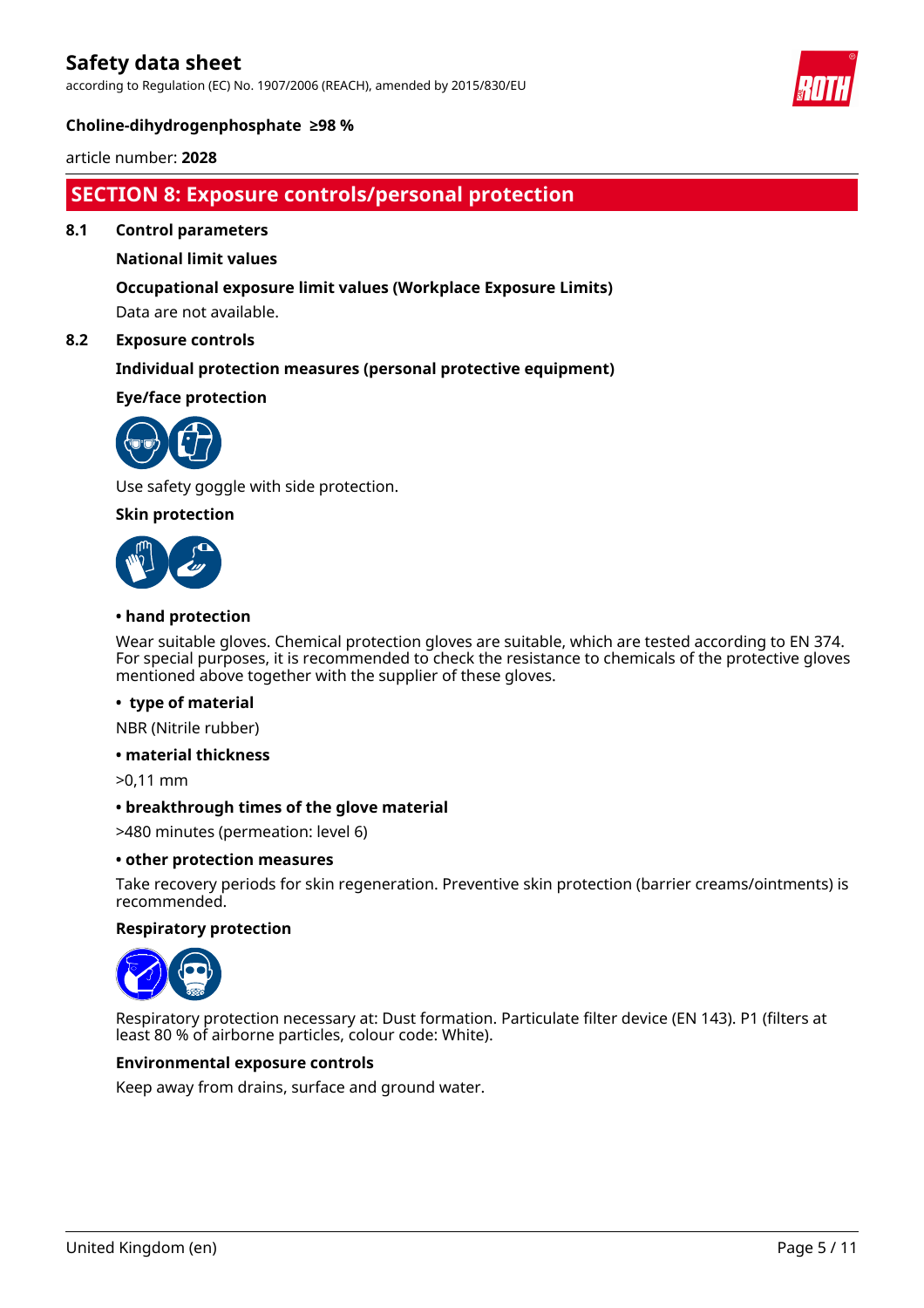according to Regulation (EC) No. 1907/2006 (REACH), amended by 2015/830/EU



## **Choline-dihydrogenphosphate ≥98 %**

article number: **2028**

# **SECTION 9: Physical and chemical properties**

## **9.1 Information on basic physical and chemical properties**

| Appearance                              |                                                |
|-----------------------------------------|------------------------------------------------|
| Physical state                          | solid                                          |
| Colour                                  | whitish yellow                                 |
| Odour                                   | odourless                                      |
| Odour threshold                         | No data available                              |
| Other physical and chemical parameters  |                                                |
| pH (value)                              | This information is not available.             |
| Melting point/freezing point            | 190 °C                                         |
| Initial boiling point and boiling range | This information is not available.             |
| Flash point                             | not applicable                                 |
| Evaporation rate                        | no data available                              |
| Flammability (solid, gas)               | These information are not available            |
| <b>Explosive limits</b>                 |                                                |
| · lower explosion limit (LEL)           | this information is not available              |
| • upper explosion limit (UEL)           | this information is not available              |
| Explosion limits of dust clouds         | these information are not available            |
| Vapour pressure                         | This information is not available.             |
| Density                                 | This information is not available.             |
| Vapour density                          | This information is not available.             |
| Relative density                        | Information on this property is not available. |
| Solubility(ies)                         |                                                |
| Water solubility                        | soluble                                        |
| Partition coefficient                   |                                                |
| n-octanol/water (log KOW)               | This information is not available.             |
| Auto-ignition temperature               | Information on this property is not available. |
| Decomposition temperature               | no data available                              |
| Viscosity                               | not relevant (solid matter)                    |
| <b>Explosive properties</b>             | Shall not be classified as explosive           |
| Oxidising properties                    | none                                           |
| <b>Other information</b>                |                                                |
| There is no additional information.     |                                                |

**9.2**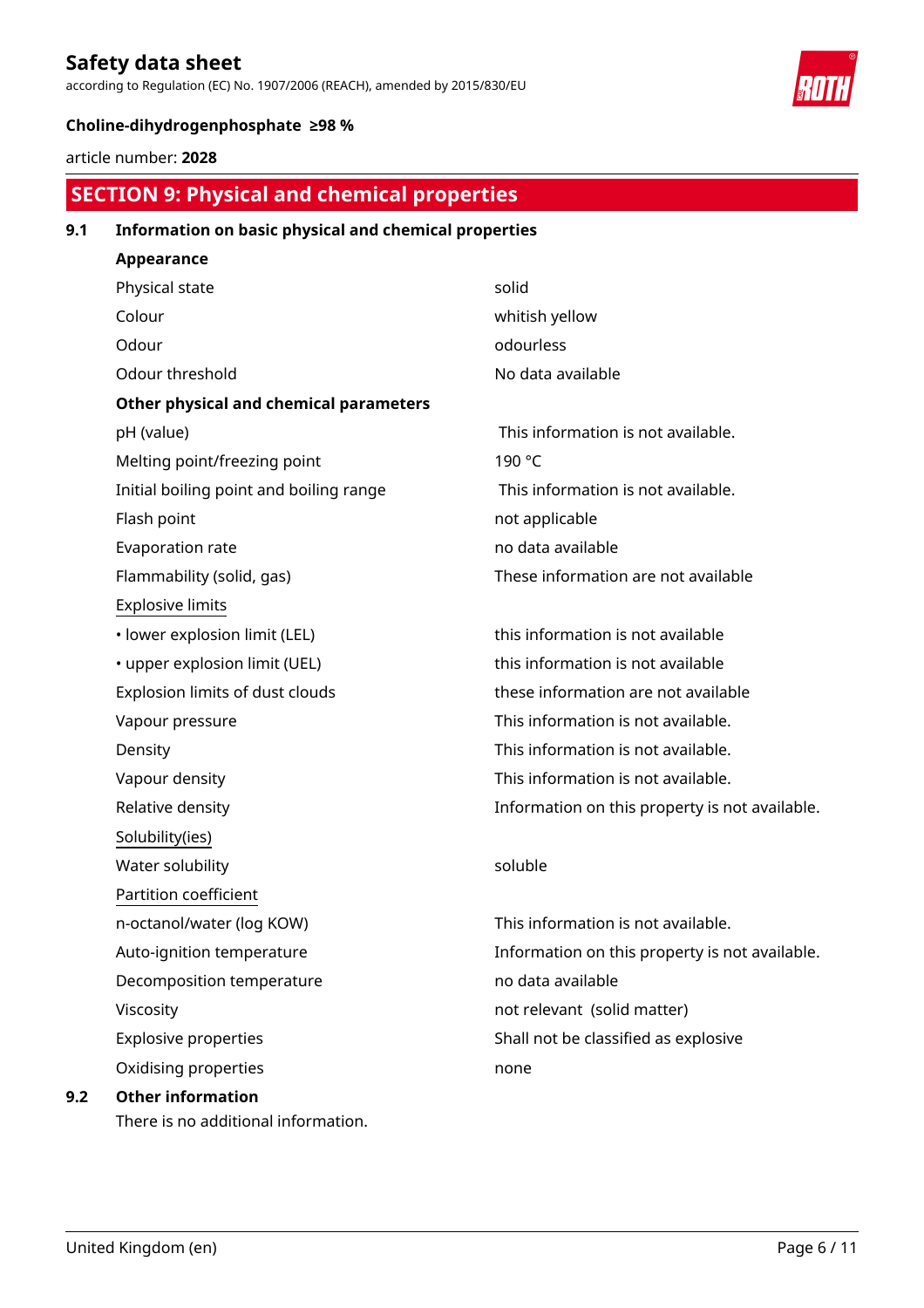according to Regulation (EC) No. 1907/2006 (REACH), amended by 2015/830/EU



#### **Choline-dihydrogenphosphate ≥98 %**

article number: **2028**

## **SECTION 10: Stability and reactivity**

### **10.1 Reactivity**

The product in the delivered form is not dust explosion capable; the enrichment of fine dust however leads to the danger of dust explosion.

### **10.2 Chemical stability**

The material is stable under normal ambient and anticipated storage and handling conditions of temperature and pressure.

### **10.3 Possibility of hazardous reactions**

Violent reaction with: Strong oxidiser, Bases

#### **10.4 Conditions to avoid**

There are no specific conditions known which have to be avoided.

### **10.5 Incompatible materials**

There is no additional information.

### **10.6 Hazardous decomposition products**

Hazardous combustion products: see section 5.

## **SECTION 11: Toxicological information**

## **11.1 Information on toxicological effects**

### **Acute toxicity**

Shall not be classified as acutely toxic.

#### **Skin corrosion/irritation**

Causes skin irritation.

#### **Serious eye damage/eye irritation**

Causes serious eye irritation.

#### **Respiratory or skin sensitisation**

Shall not be classified as a respiratory or skin sensitiser.

## **Summary of evaluation of the CMR properties**

Shall not be classified as germ cell mutagenic, carcinogenic nor as a reproductive toxicant

## **• Specific target organ toxicity - single exposure**

May cause respiratory irritation.

## **• Specific target organ toxicity - repeated exposure**

Shall not be classified as a specific target organ toxicant (repeated exposure).

#### **Aspiration hazard**

Shall not be classified as presenting an aspiration hazard.

## **Symptoms related to the physical, chemical and toxicological characteristics**

#### **• If swallowed**

data are not available

**• If in eyes** Irritating to eyes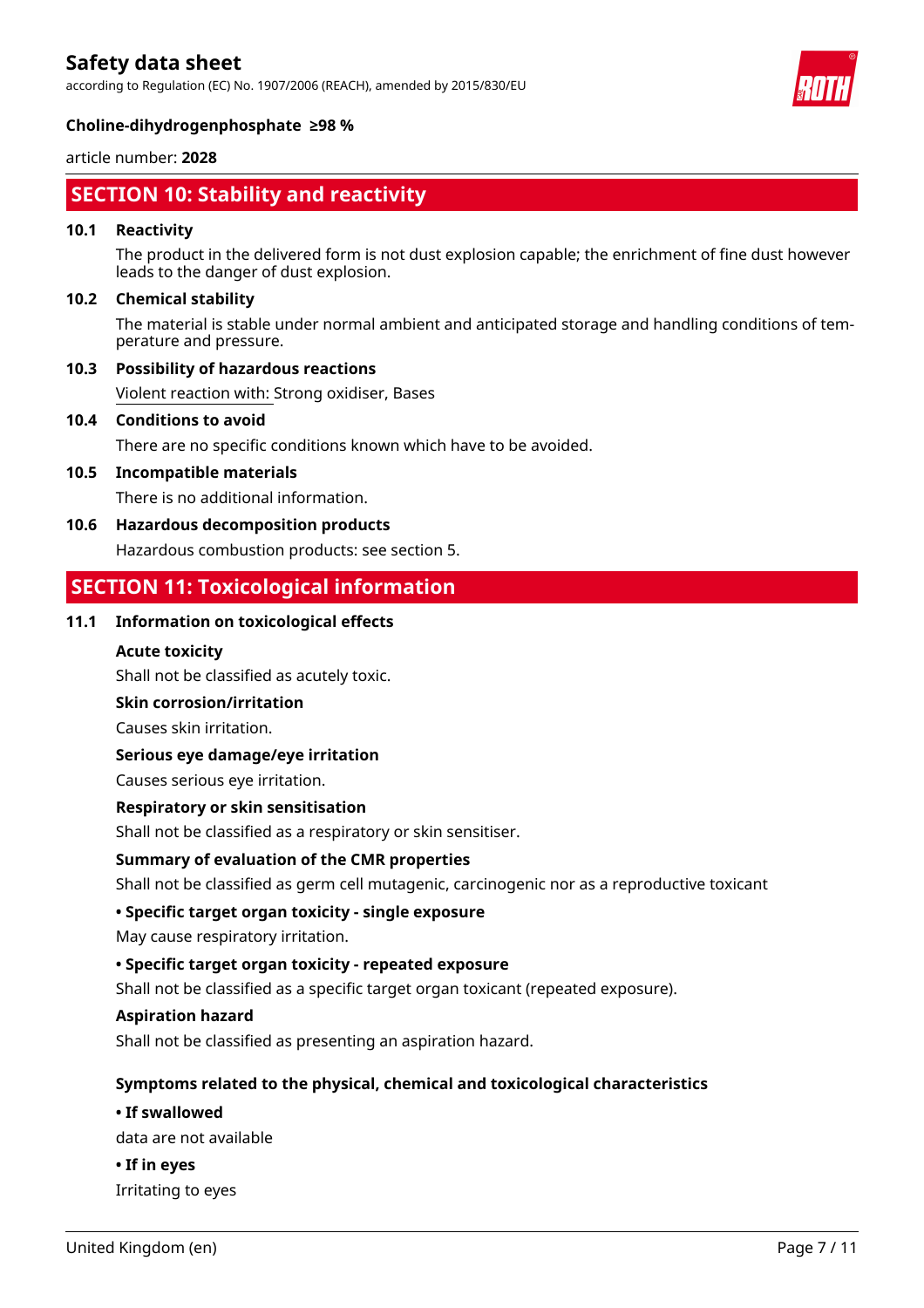according to Regulation (EC) No. 1907/2006 (REACH), amended by 2015/830/EU



### **Choline-dihydrogenphosphate ≥98 %**

article number: **2028**

### **• If inhaled**

cough, Dyspnoea, Irritation to respiratory tract

#### **• If on skin**

causes skin irritation

### **Other information**

This information is based upon the present state of our knowledge, Substance not yet fully tested

## **SECTION 12: Ecological information**

#### **12.1 Toxicity**

acc. to 1272/2008/EC: Shall not be classified as hazardous to the aquatic environment.

#### **12.2 Process of degradability**

Theoretical Oxygen Demand with nitrification: 1,432  $mg/m<sub>0</sub>$ Theoretical Oxygen Demand: 1,074  $mg/m<sub>g</sub>$ Theoretical Carbon Dioxide: 1,094 <sup>mg</sup>/<sub>mg</sub>

#### **12.3 Bioaccumulative potential**

Data are not available.

#### **12.4 Mobility in soil**

Data are not available.

**12.5 Results of PBT and vPvB assessment**

Data are not available.

**12.6 Other adverse effects**

Data are not available.

## **SECTION 13: Disposal considerations**

#### **13.1 Waste treatment methods**



This material and its container must be disposed of as hazardous waste. Dispose of contents/container in accordance with local/regional/national/international regulations.

#### **Sewage disposal-relevant information**

Do not empty into drains.

#### **Sewage disposal-relevant information**

Do not empty into drains.

#### **13.2 Relevant provisions relating to waste**

The allocation of waste identity numbers/waste descriptions must be carried out according to the EEC, specific to the industry and process.

#### **13.3 Remarks**

Waste shall be separated into the categories that can be handled separately by the local or national waste management facilities. Please consider the relevant national or regional provisions.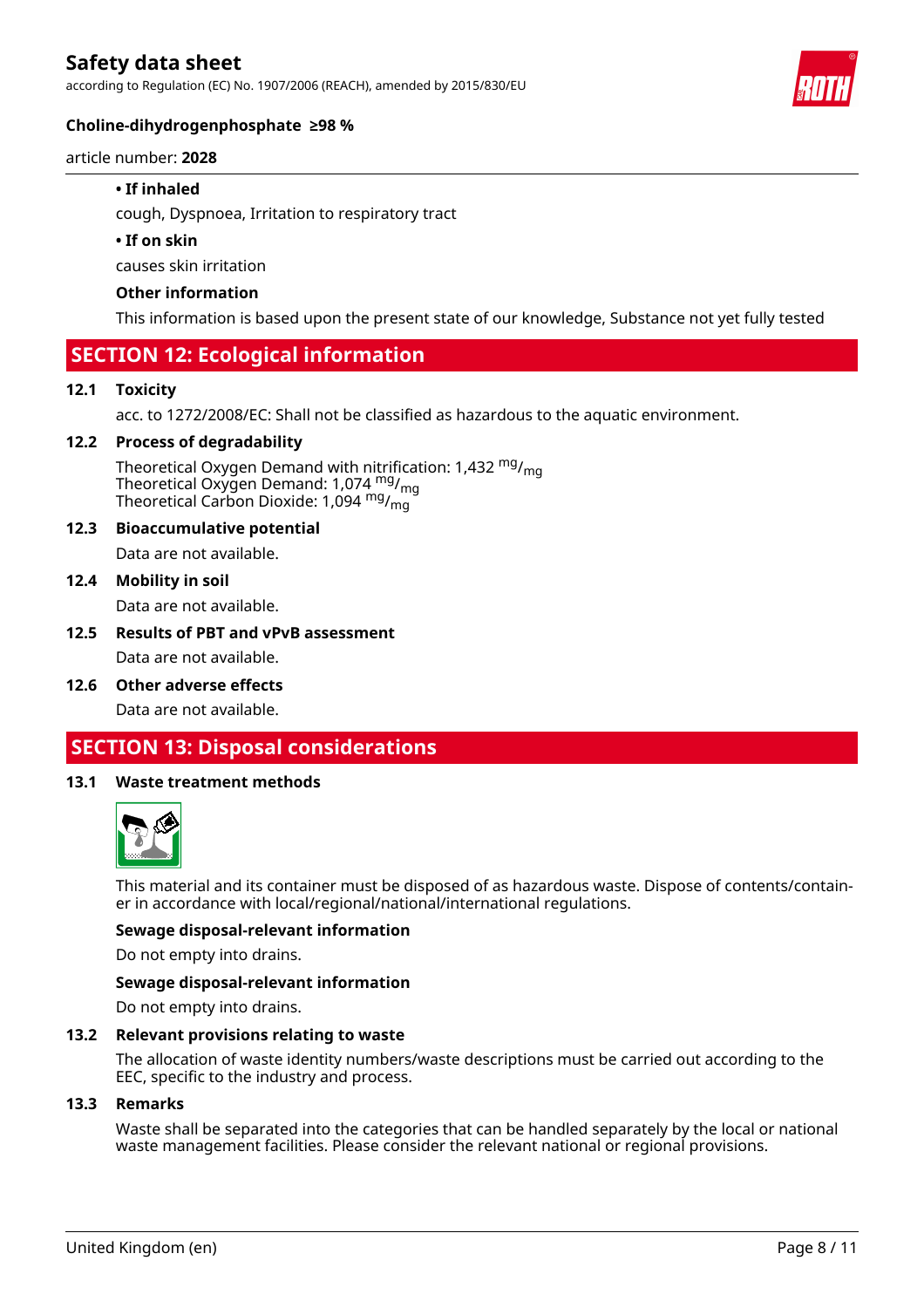according to Regulation (EC) No. 1907/2006 (REACH), amended by 2015/830/EU



#### **Choline-dihydrogenphosphate ≥98 %**

article number: **2028**

| <b>SECTION 14: Transport information</b> |                                     |                                                                                   |
|------------------------------------------|-------------------------------------|-----------------------------------------------------------------------------------|
| 14.1                                     | UN number                           | (not subject to transport regulations)                                            |
| 14.2                                     | UN proper shipping name             | not relevant                                                                      |
| 14.3                                     | Transport hazard class(es)          | not relevant                                                                      |
|                                          | Class                               |                                                                                   |
| 14.4                                     | Packing group                       | not relevant not assigned to a packing group                                      |
| 14.5                                     | Environmental hazards               | none (non-environmentally hazardous acc. to the danger-<br>ous goods regulations) |
| 14.6                                     | <b>Special precautions for user</b> |                                                                                   |
|                                          | There is no additional information. |                                                                                   |
|                                          |                                     |                                                                                   |

- **14.7 Transport in bulk according to Annex II of MARPOL and the IBC Code** The cargo is not intended to be carried in bulk.
- **14.8 Information for each of the UN Model Regulations**
	- **Transport of dangerous goods by road, rail and inland waterway (ADR/RID/ADN)** Not subject to ADR, RID and ADN.
	- **International Maritime Dangerous Goods Code (IMDG)**

Not subject to IMDG.

**• International Civil Aviation Organization (ICAO-IATA/DGR)**

Not subject to ICAO-IATA.

## **SECTION 15: Regulatory information**

**15.1 Safety, health and environmental regulations/legislation specific for the substance or mixture**

**Relevant provisions of the European Union (EU)**

**• Regulation 649/2012/EU concerning the export and import of hazardous chemicals (PIC)** Not listed.

**• Regulation 1005/2009/EC on substances that deplete the ozone layer (ODS)**

Not listed.

**• Regulation 850/2004/EC on persistent organic pollutants (POP)**

Not listed.

**• Restrictions according to REACH, Annex XVII**

not listed

**• Restrictions according to REACH, Title VIII** None.

**• List of substances subject to authorisation (REACH, Annex XIV)/SVHC - candidate list** not listed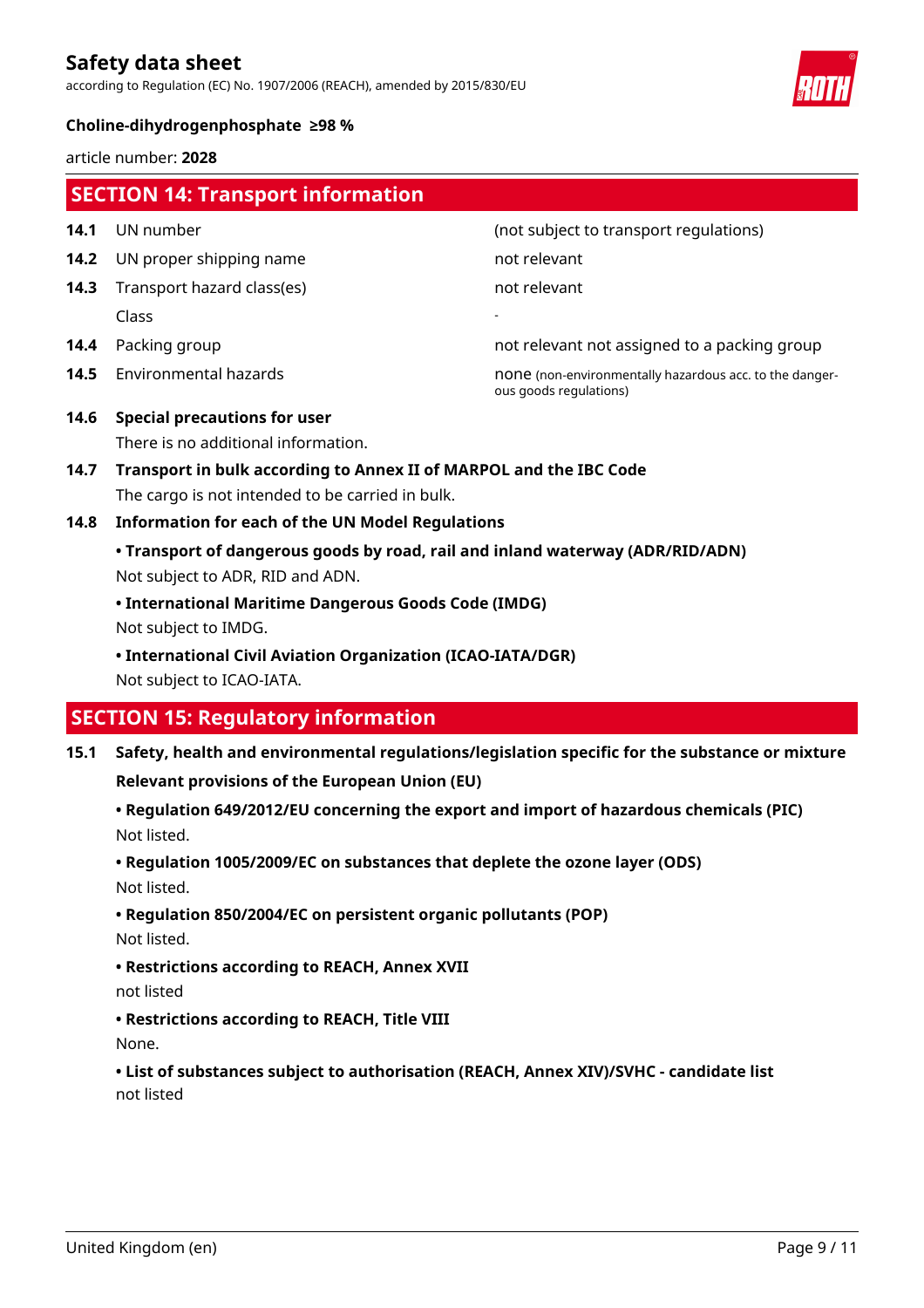according to Regulation (EC) No. 1907/2006 (REACH), amended by 2015/830/EU



### **Choline-dihydrogenphosphate ≥98 %**

article number: **2028**

| • Seveso Directive      |                                              |                                                                                            |              |
|-------------------------|----------------------------------------------|--------------------------------------------------------------------------------------------|--------------|
| 2012/18/EU (Seveso III) |                                              |                                                                                            |              |
| <b>No</b>               | <b>Dangerous substance/hazard categories</b> | Qualifying quantity (tonnes) for the application of lower and upper-tier re-<br>quirements | <b>Notes</b> |
|                         | not assigned                                 |                                                                                            |              |

**Directive 2011/65/EU on the restriction of the use of certain hazardous substances in electrical and electronic equipment (RoHS) - Annex II**

not listed

**Regulation 166/2006/EC concerning the establishment of a European Pollutant Release and Transfer Register (PRTR)**

not listed

**Directive 2000/60/EC establishing a framework for Community action in the field of water policy (WFD)**

not listed

**Regulation 98/2013/EU on the marketing and use of explosives precursors**

not listed

**Regulation 111/2005/EC laying down rules for the monitoring of trade between the Community and third countries in drug precursors**

not listed

#### **National inventories**

| <b>Country</b> | <b>National inventories</b> | <b>Status</b>       |
|----------------|-----------------------------|---------------------|
| EU             | ECSI                        | substance is listed |
| TW             | דר?                         | substance is listed |

**Legend**<br>ECSI<br>TCSI

EC Substance Inventory (EINECS, ELINCS, NLP) Taiwan Chemical Substance Inventory

#### **15.2 Chemical Safety Assessment**

No Chemical Safety Assessment has been carried out for this substance.

## **SECTION 16: Other information**

#### **Abbreviations and acronyms**

| Abbr.      | <b>Descriptions of used abbreviations</b>                                                                                                                                                                                     |
|------------|-------------------------------------------------------------------------------------------------------------------------------------------------------------------------------------------------------------------------------|
| <b>ADN</b> | Accord européen relatif au transport international des marchandises dangereuses par voies de navigation<br>intérieures (European Agreement concerning the International Carriage of Dangerous Goods by Inland Wa-<br>terways) |
| ADR        | Accord européen relatif au transport international des marchandises dangereuses par route (European<br>Agreement concerning the International Carriage of Dangerous Goods by Road)                                            |
| CAS        | Chemical Abstracts Service (service that maintains the most comprehensive list of chemical substances)                                                                                                                        |
| <b>CLP</b> | Regulation (EC) No 1272/2008 on classification, labelling and packaging of substances and mixtures                                                                                                                            |
| <b>CMR</b> | Carcinogenic, Mutagenic or toxic for Reproduction                                                                                                                                                                             |
| <b>DGR</b> | Dangerous Goods Regulations (see IATA/DGR)                                                                                                                                                                                    |